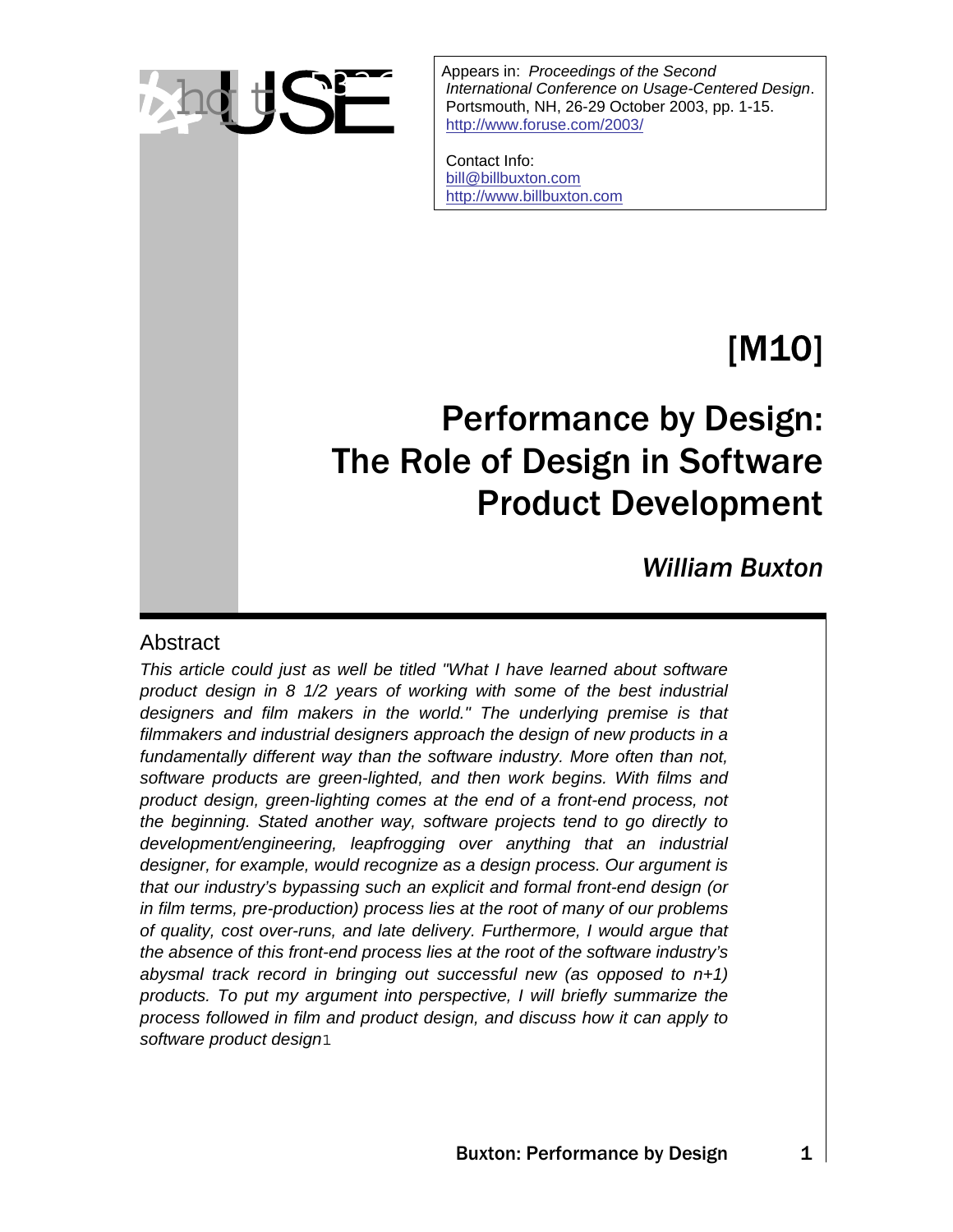#### **Introduction**

For a number of years I have struggled with a frustration with my own industry, software product development. The roots of this frustration lay in two basic questions:

- 1. Why were we so bad at bringing out new products—and by this I mean new as opposed to "n+1" products, or upgrades?
- 2. Why were all of our development efforts (both new and  $n+1$ ) always late, over budget, and so far in quality from what we wanted them to be, and knew they should be?

At first, I took this frustration personally, both as an individual, and as an executive of a software company. But gradually, I looked around and realized that it wasn't just us. The whole industry seemed to suffer from the same malaise. In fact, despite our failings, we were better than many. However, this was small comfort. After all, how good can you feel about your own performance if the best that you can say is that you are not as bad as some of your competitors?

The reality was that, as a highly competitive individual and company, I felt that standards should be set according to what you knew you could and should be doing, not by industry norms that fall well below that mark.

Despite new approaches to code reviews, agile programming, iterative design, object oriented design, and the like, there had to be a better way.[1](#page-1-0) The good news is that it became evident as soon as I lifted my gaze beyond my own industry. In fact, it was staring me right in the face in the guise of my primary customers in the film and industrial design industries.

## Why Film and Industrial Design

Why might film and industrial design have some relevance to software product design, and why have I chosen them rather than some other industries, by way of example?

<span id="page-1-0"></span>l 1 At this point I need to make a clear statement, or confession. Although trained as a computer scientist, I am not, never will be, and do not pretend to be a software engineer or an expert in that area. I have too much respect for the discipline and its complexities and too intimate a knowledge of my own limitations—to go down that path. So, it is critical to take what I am saying in that context. However, this is not an apology, any more than what I have to say is a critique of that profession. I strongly believe that the process that I outline here is complimentary to, as opposed to being in opposition to, sound software engineering. My position is this: software engineering is a critical component to successful products and quality. It is simply not sufficient. My objective is to shed some light on that part of the overall process that I feel is missing.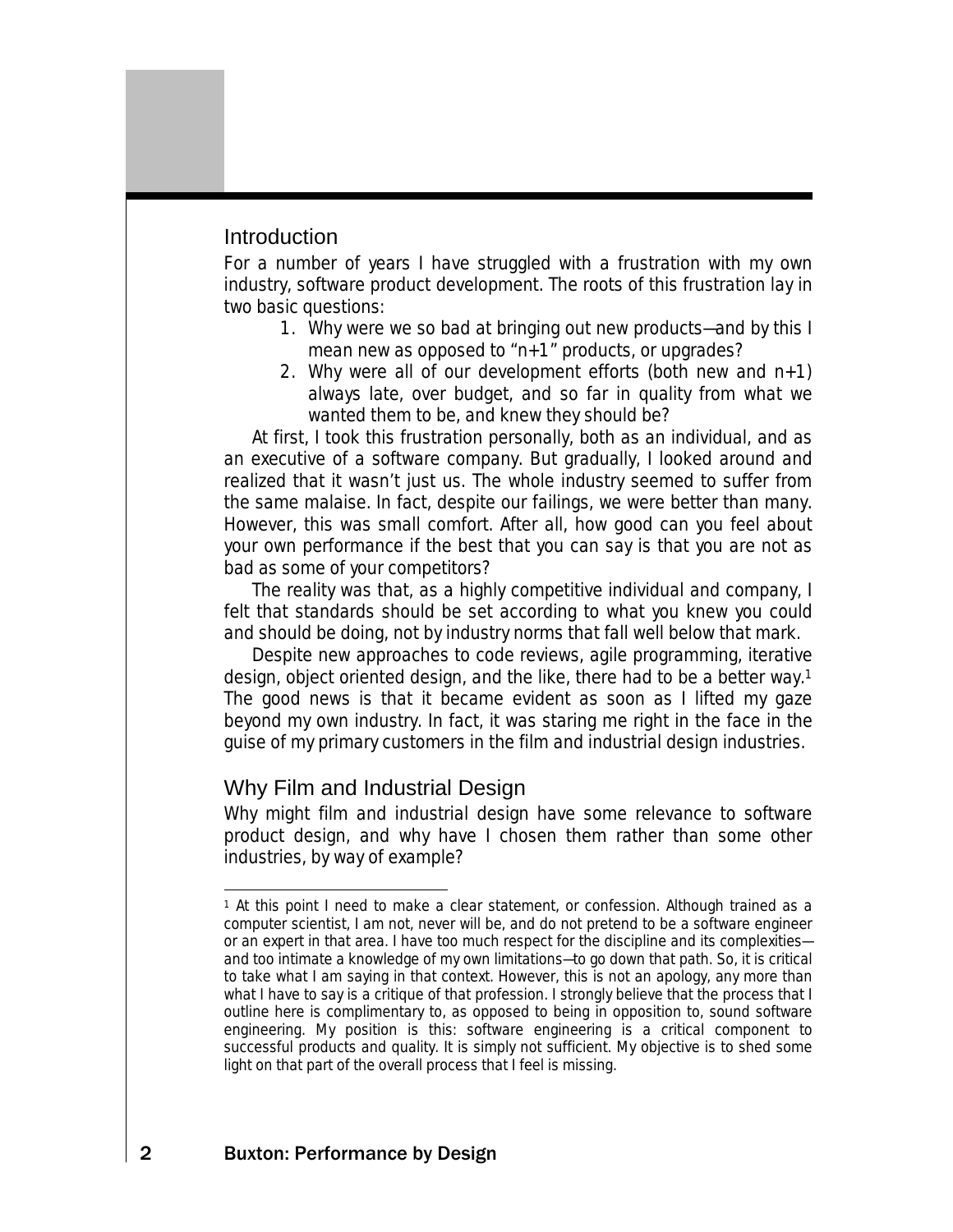The second question is the easiest, so I will deal with it first. The fact is that I was in the business of selling software tools to the creative talent in some of the world's leading design studios, as well as some of the best people in computer animation and visual effects. These were people that I had access to, that I knew, respected, and from whom I could learn.

This brings us to the first question concerning their relevance. While perhaps seeming banal, the reason that their process interested me was that they generally succeeded in exactly the areas where we were weak, at best, and failing, at worst: namely, getting new products out on time, on budget, and with a high standard of quality and innovation.

Implicit in the above is the assumption that the process of both filmmaking and industrial design had something in common. I saw this as a well-defined process that preceded the project being green-lighted.

In film, this phase of the process is called "preproduction." Most film buffs will know this term and may even be familiar with some of its components, such as story development and assembling the key players. But it actually goes much further than that. Typically, you only consider a film for green-lighting after it has assembled a complete "package." This package not only includes script, director, and key cast members but also budget, release date, marketing plan, and a detailed production plan. In other words, before committing the resources to actually shoot the film, there must first be an extremely detailed creative, production (technical), and business plan in place. While this represents a significant up-front investment before even knowing if the film will happen, the costs and competitive nature of the industry are such that it is unthinkable to commit to something where these things are not nailed down in advance. There is still room for creativity and innovation during production. However, it could be argued that it is precisely the up-front planning in the pre-production phase that provides this freedom, and lets the director and producer manage it, while staying within the framework of what was approved[.2](#page-2-0)

l

<span id="page-2-0"></span><sup>2</sup> Of course there are noticeable exceptions where things have run way out of control. However, more often than not, these have occurred when the director or star have so much "clout" that they are able to work outside the normal checks and balances of the process. Sometimes one gets away with it, and that clout is proven justified at the box office. Think of Apocalypse Now, for example. Other times, it results in disaster, as in such films as Ishtar, or Heaven's Gate. While it is easy to find exceptions to what I am saying, nevertheless I argue that the general concepts remain valid.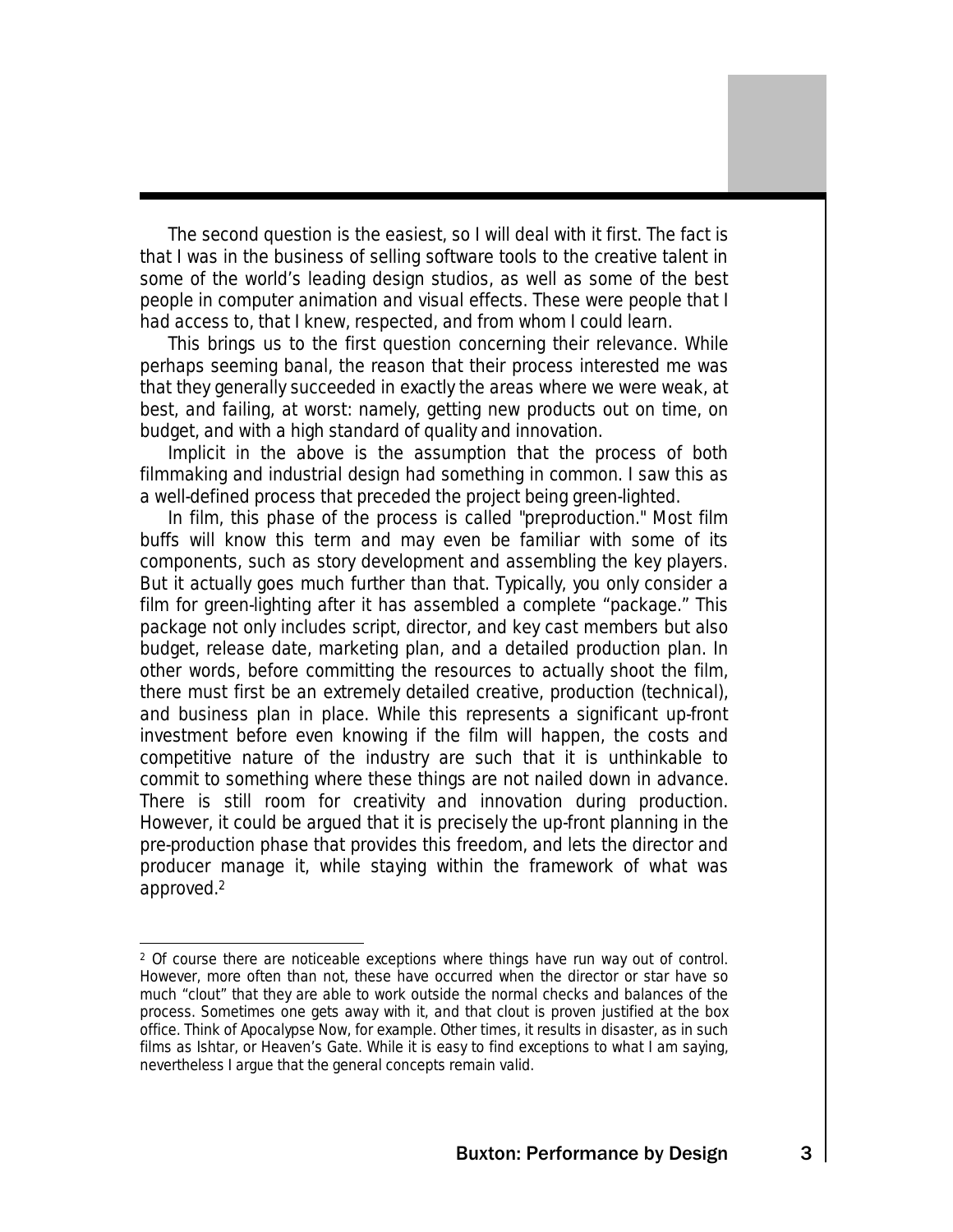Likewise, when a company like BMW or General Motors wants to bring a new car to market, there is a very similar process that precedes making the decision to put the car into production. This phase involves people from engineering, marketing, and design. By the time that the executive team meets to decide whether to green-light the project or not, they know what they are going to build, how and where they are going to build it, how much it will cost, who will want it, and how they are going to sell it. But what struck me most strongly about the process was this: despite my having a fair bit of experience, when confronted by a new model vehicle in the design studio, I still had to ask, "Is this real or a full-size clay model?" The design process was such that at the end, before making the decision to go into production, they output a model of the proposed vehicle that even experienced people could not tell if it was the final product or not. And yet, despite this refinement, if the vehicle were approved for production, there would still be at least a year of engineering before it could be manufactured. And, as in film making, during the product engineering and manufacturing phases, there was still room for innovation and improvement.



Figure 1: Three of the many phases of the automotive design process. (a) Early "ideation", or concept sketching; (b) Design refinement using 3D clay scale models; (c) Design review using full size clay model. Credit: Frank Tyneski (a); General Motors (b & c).

It is this front-end process that I see as generally missing in the software industry, and it is my belief that its absence is largely responsible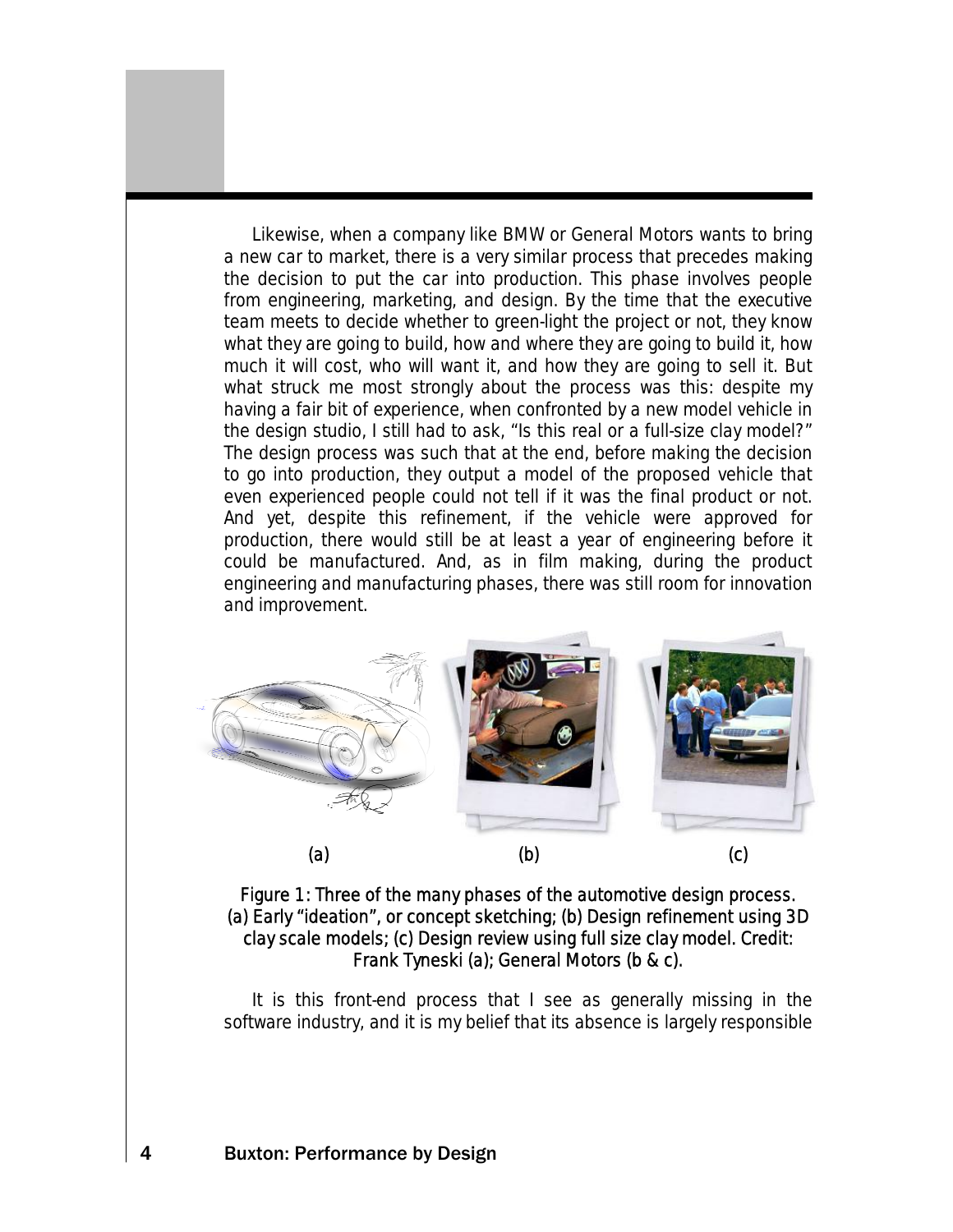for our industry's poor performance with respect to the quality of our products and bringing new products to market[.3](#page-4-0)

## Design and Engineering: A Social Contrast

The focus of our discussion thus far has been on various industries and their processes. However, the over-riding concern in all of this is human. Not only are people, in the form of users, the ones who appreciate and are affected by product quality, but it is also people who populate the processes that create it. Consequently, to discuss a process, or change in process without taking into account the people who carry it out would be to violate the basic tenants of a human-centric perspective.

In this regard, I have to walk the slippery slope of making some comments about the human side of the differences between the up-front design phase, versus the production, or engineering phase. Simply stated, design is a separate process from engineering. More to the current point, design takes a very different mind-set and training than does engineering. In my experience, for example, employees who were a disaster in product engineering were outstanding in the design phase and vice versa.

In a product engineer I want someone who is extremely well organized, bordering on anal-retentive, and who is technically strong. While open to suggestions, I don't want the engineer innovating with the product concept. I want their creativity directed at improving the quality of the product and how its vision can be effectively brought to market. However, for this to happen, the engineer needs to know what that vision is. Therein lies the problem in most of our software products, since (more often than not) the engineer is making design decisions at the same time that the product is being built. And, to make matters worse, since there is no centralized responsibility for design (much less an explicit design process), various engineers are making design decisions that are consistent with their own model of the product, but inconsistent with those of other engineers. The best analogy that I can think of is with a film that has no director, much less a script, storyboards, or production design.

<span id="page-4-0"></span>l 3 It is important to remember that there are limitations with all analogies. Film making, for example, has little or no equivalent to after-shipping support, maintenance, or upgrades. Yet, these are clearly important factors that need to be taken into account in the design and engineering of software products. Nevertheless, I believe that film is still a valid and useful analogy. Furthermore, these consideration do exist in my other analogy, automotive design and engineering.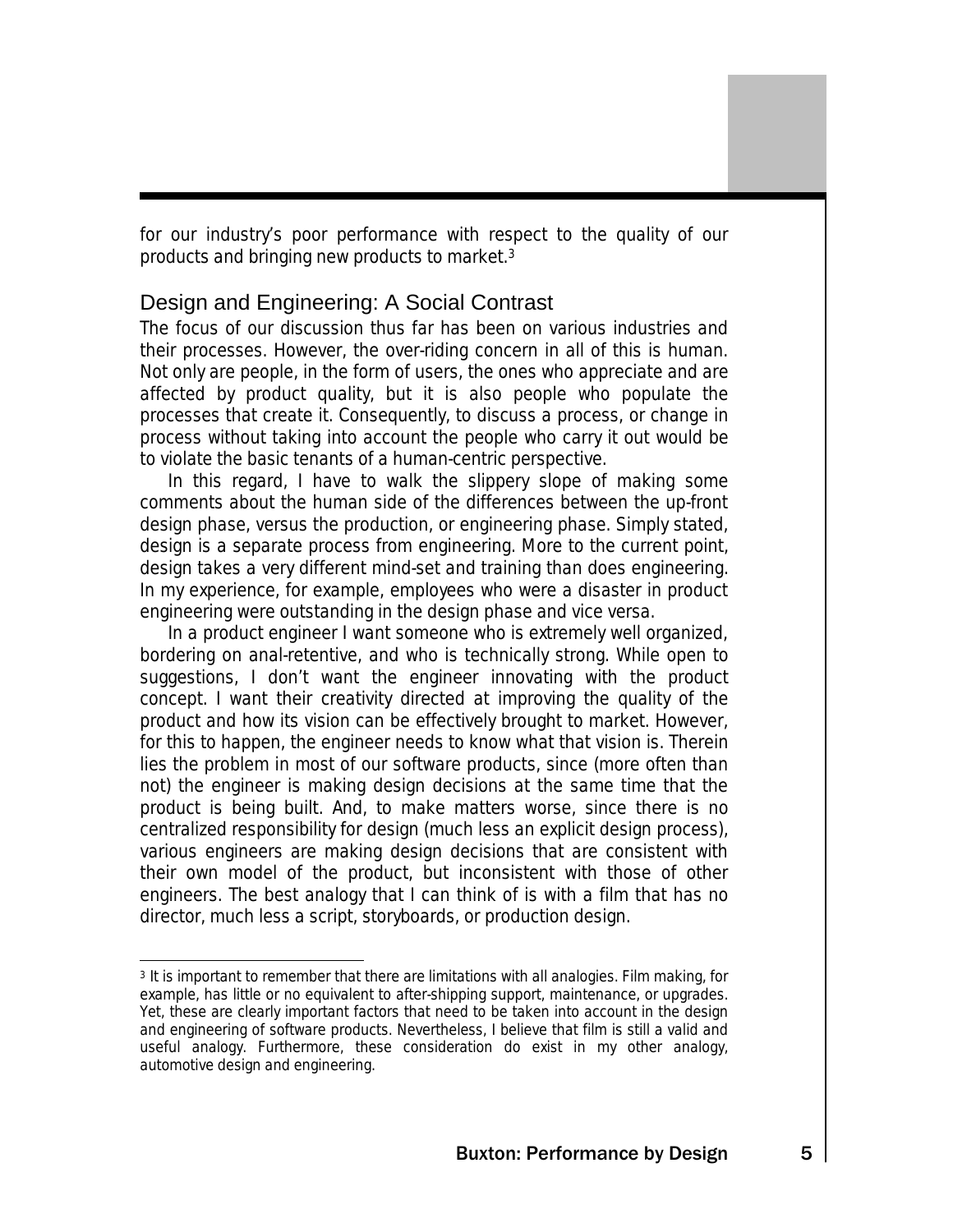

#### Figure 2: The status quo in software product development. Projects get a green light right at the start, and go directly to engineering. The next phase is when they ship—usually late, with bugs, and over budget and missing functionality.

Designers are a different breed altogether. They went to art college rather than engineering school. They tend to work different hours, dress differently, and use different references. Their primary skill is not making things that work, that can be maintained, or that can be built. Rather, it is sketching. That is, quickly working up product concepts into a concrete form sufficient to serve as the basis for discussion, evaluation and questioning. From the perspective of quality, the metric is in terms of concept and speed, not refinement of execution.

While I fully acknowledge that I risk falling into the trap of characterizing both sides by banal stereotypes, I nevertheless hold to three key observations:

- 1. Regardless of how you characterize the two, design and engineering are very different skill sets, and the two professions are made up of two very distinct populations.
- 2. Each skill set is essential for the production of quality products, but neither is sufficient on its own.
- 3. For the most part, software companies and their process have a huge deficit in the design arts and process, and much of their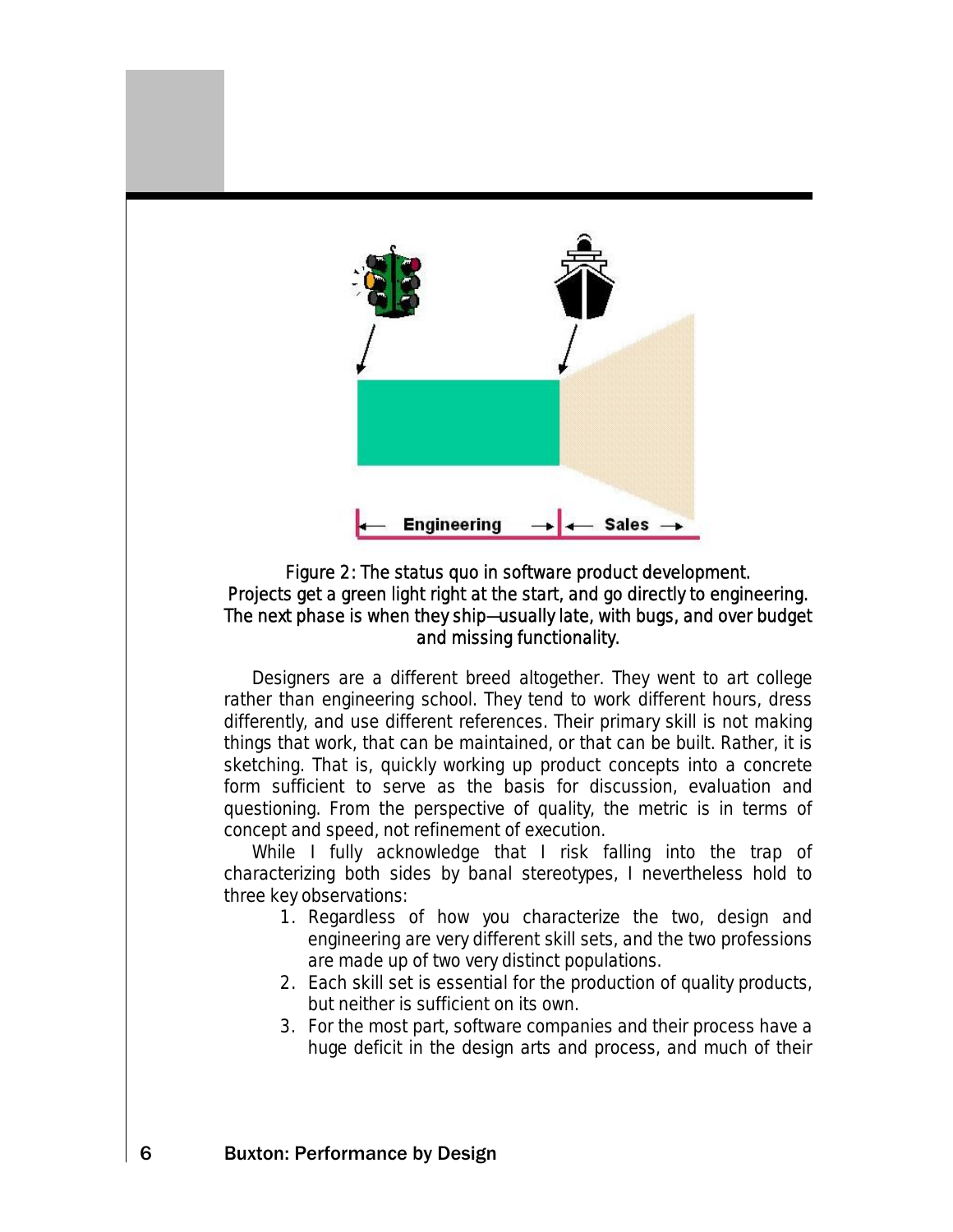failure is due to their attempting to integrate design into the engineering processes, and have it done by engineers.

Since I fully acknowledge the shaky ground on which I am treading, let me give a brief example to illustrate the differences in these two populations.

I suspect that if you asked both a designer and engineer involved in software design, you would find that they both advocated the notion of rapid prototyping and iterative design. "So!" you might say. "Here is a similarity, not a difference." Well, here is what I have seen.

One company had an idea for a new product. After looking at the problem that the product was trying to address, and consulting with customers, the design group started doing some concept sketches. These evolved into working prototypes that captured the essence of the evolving design, in particular in terms of its feel and interaction involved in performing the desired function. At the end of the process, which included customer validation, the result was a prototype that was, to the intended software product, what a full-sized clay model would be in automotive design.

Based on this, the project was green-lighted and the product taken over by product engineering. Partially because of the fidelity of the prototype to the basic concept and intent, what emerged (in record time), was a product that not only was faithful to the prototype, but was better. Yet, it was on time, met the specifications, and was as usable as it was free of bugs.

You might conclude, therefore, that this was an example of a successful interaction between design and engineering. Well, not quite. In fact, there was a significant part of the engineering team that felt that the design group had failed, since they could not use any of the code from the design prototype in their product. The resulting reimplementation was seen as a waste, and just another example of the design team's technical incompetence.

The heart of the problem was perhaps best articulated to me by a junior industrial designer who explained it thus, "Engineers view prototypes as part of the process of building things. Designers build prototypes to criticize and tear apart."

In this case, the engineers in question viewed the prototype in engineering terms, as a piece of not-production-quality software. The designers, on the other hand, viewed it as an "interactive sketch." It was to the final product what a rough sketch of a car is to the final vehicle. The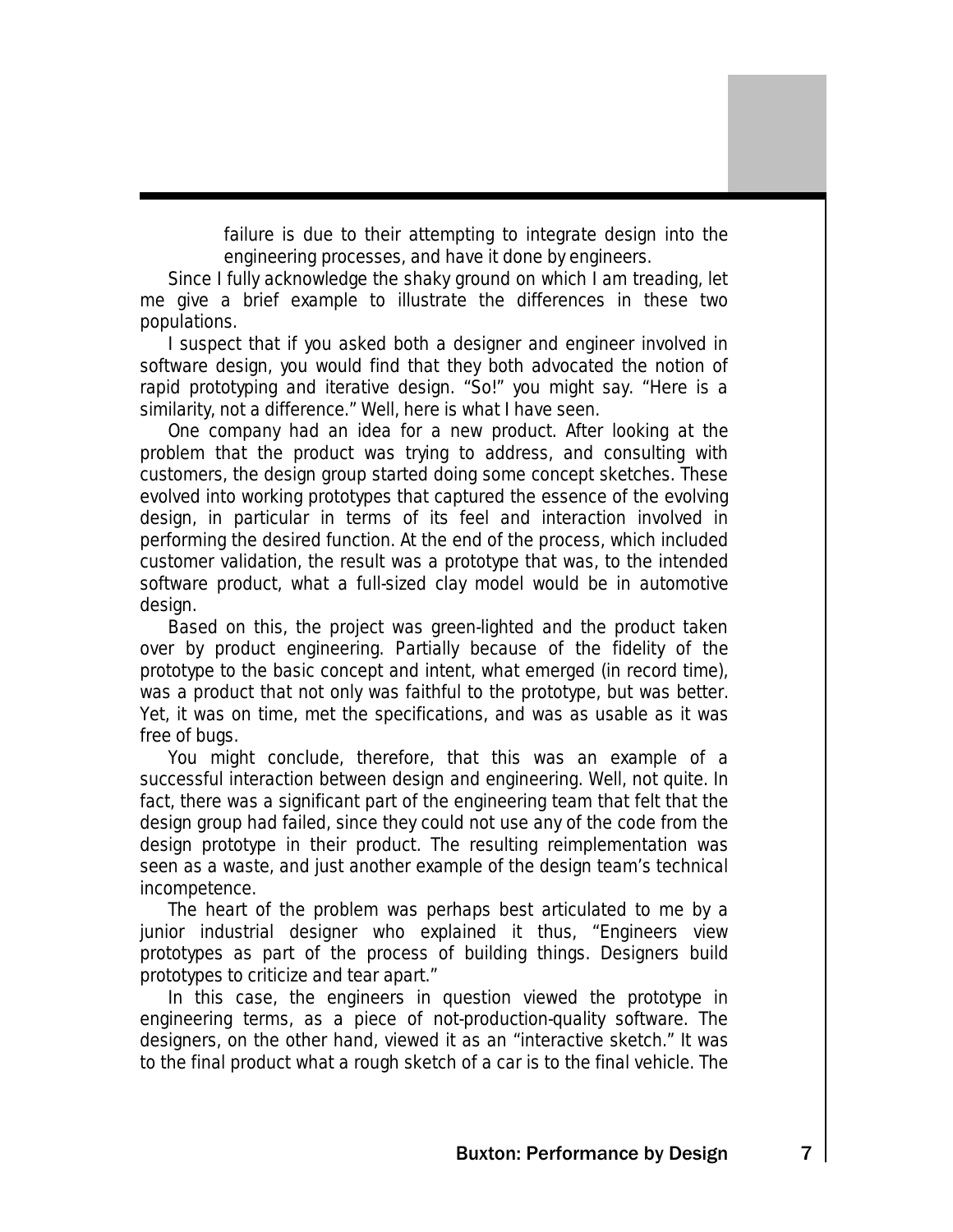key to appreciating the underlying point here is that the notion of sketching was extended to include feel, and not just look; to serve its purpose, the sketch had to be interactive. However, since the medium that the sketch used to accomplish this included some of the same tools and technology that would also be used in the engineering phase, it was susceptible to a misinterpretation of its intent.



#### Figure 3: Inserting an explicit design process at the front end, prior to green lighting the project. The process is represented as a funnel, since the number of concepts to emerge is always anticipated to be fewer than enter.

Still, it is unfair to blame the engineers, as there is typically nothing in their training or experience that would lead them to think any differently. Design, its role, and its process are simply not part of the culture or educational process of software engineering, all of which leads us to the situation in which we find ourselves today.

## A Sketch of the Process

At best, in the time available, we will only be able to gloss over the surface of the process. Hence, the best that we can do is consider this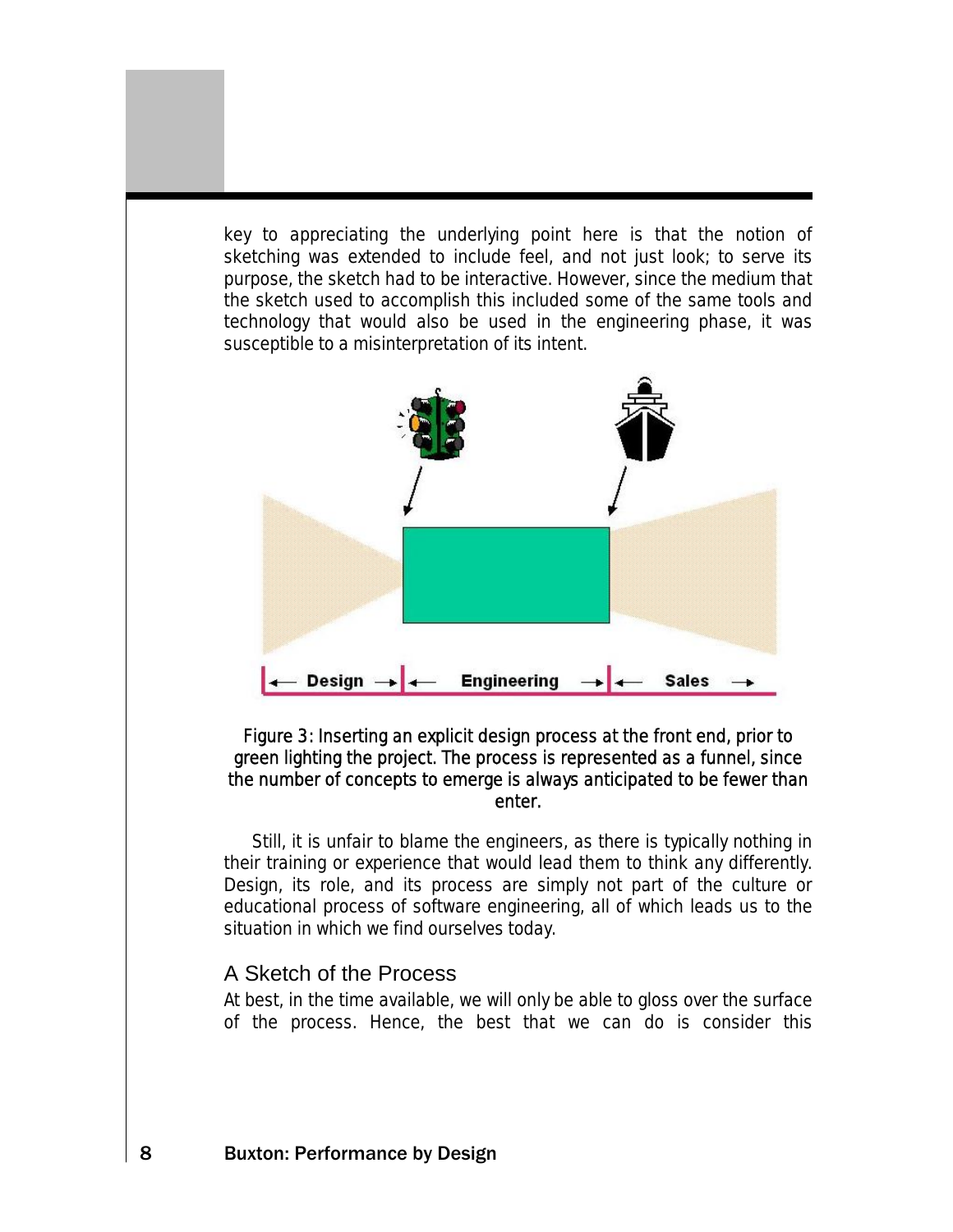explanation, and the resultant level of detail, as analogous to a sketch, rather than a final rendering.

In the simplest terms, the difference between Figure 2 and Figure 3 illustrates the basic argument that I am making: the insertion of a design process at the front end of product development. The primary assumption in advocating doing this is that the cost and time lost due to this additional stage will be significantly less than the cost and time lost due to the poor planning and over-runs that will inevitably result if it is not included.

My perspective is that the bulk of our industry is organized around the demonstrable myth that we know what we want at the start, and how to get it, and therefore build our process assuming that we will take an optimal, direct path to get there. Nonsense. The process must reflect that we don't know and acknowledge that the sooner we make errors and detect and fix them, the less (not more) the cost.



#### Figure 4: Changing criteria for evaluating ideas at one progresses through the funnel.

While the back-end engineering process is about getting things right, the front end is loaded towards making errors sooner rather than later, detecting them, and learning from them. One key to "sketching" in this context, is ensuring that the cost of errors, and the subsequent lessons, is contained within acceptable limits. The other key is recognizing that the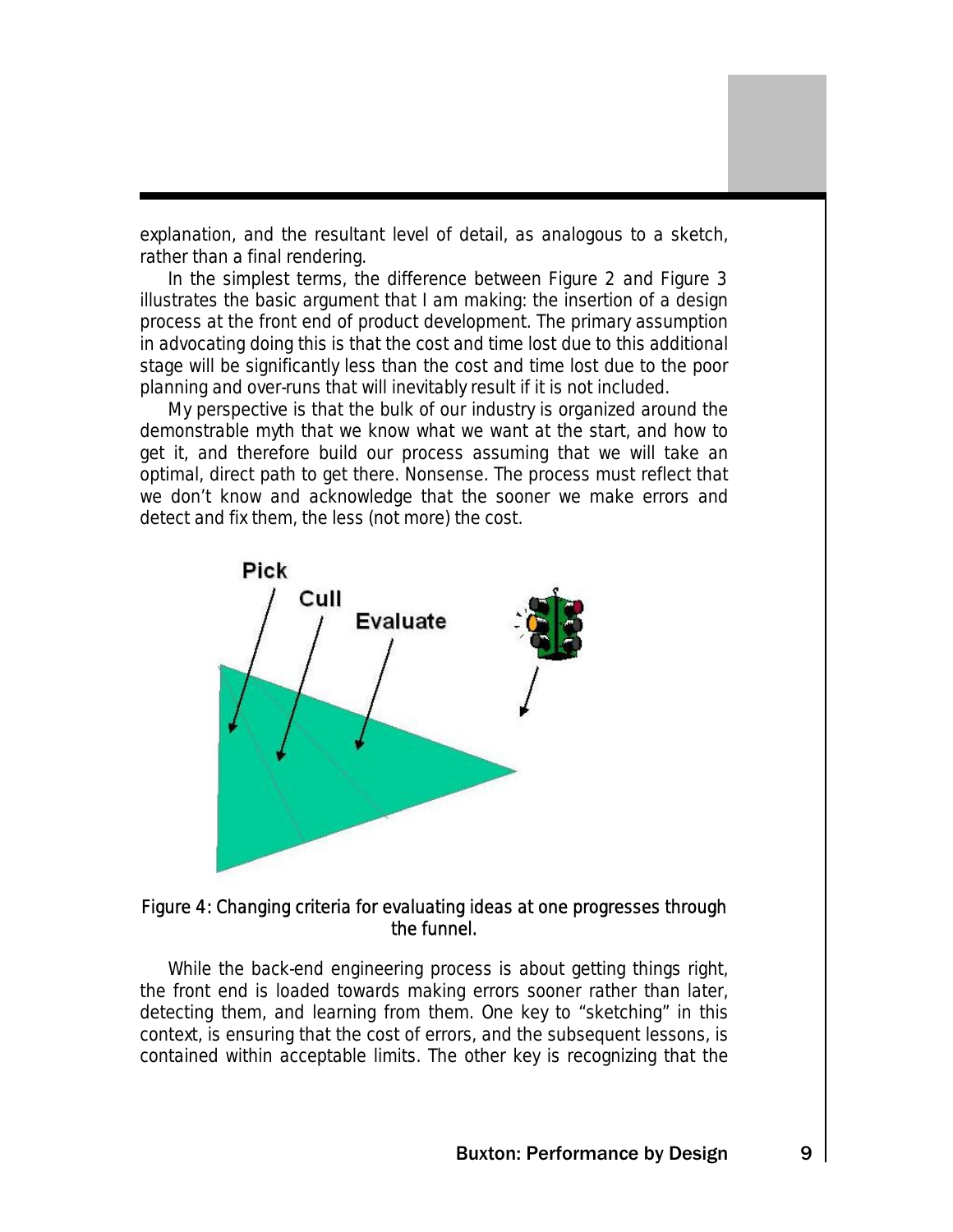generation of ideas is targeted at converging on a design, rather than adding diversity for novelty's sake. Hence, the process is represented as a funnel, in which ideas are explored and refined. At the beginning, ideas are "cheap" and lightweight processes are all that are needed to evaluate them. As they become more and more refined, so does the investment that we have in them, so therefore the rigor with which they are examined increases. This continues up to the point where they are brought forward for formal go/no go evaluation as part of the green light process.

What is critical to note in all of this is that despite breaking the product lifecycle into three basic phases, as shown in Figure 3, this does not mean that the process should be viewed as three silos, roughly partitioned among design, engineering, and sales. One only has to go back to our précis of the process used in film to see this point. The "Design Phase" as I intend it to be understood, does not imply just the design of the actual product. Rather, as in film, it also includes the design of the engineering process (the technologies that will be used that is, the engineering/ manufacturing plan), the design of the marketing plan, and the refinement of the overall business model.

Likewise, green-lighting a project is not a signal that the designers are now off the project, or that they in any way "throw the project over the transom to engineering." I have included Figure 5 in order to try and capture the ongoing responsibilities and involvement of the key factions throughout the lifecycle of a product.

One can think of the ongoing relationship and distribution of responsibilities between design and engineering by analogy to the role of the architect and structural engineer in designing a building. The architect has prime responsibility at the front end but must clearly work with the engineer in order to ensure that the design can be built[.4](#page-9-0) On the other hand, the architect has ongoing responsibilities, after green-lighting, for the evaluation and monitoring of the product as it moves through the construction phase, ensuring that the design intent is respected.

Returning to our comparison with film, if we consider the director as the head of the main creative department of a film, a useful exercise or test on any software product would be to ask: "Who is the equivalent of the director?" "Do they have comparable power and responsibility?" "If

<span id="page-9-0"></span>l 4 Of course, in the best of cases, the relationship goes well beyond that. The expertise of the structural engineer can often open up opportunities for the architect, and contribute to a much-improved design.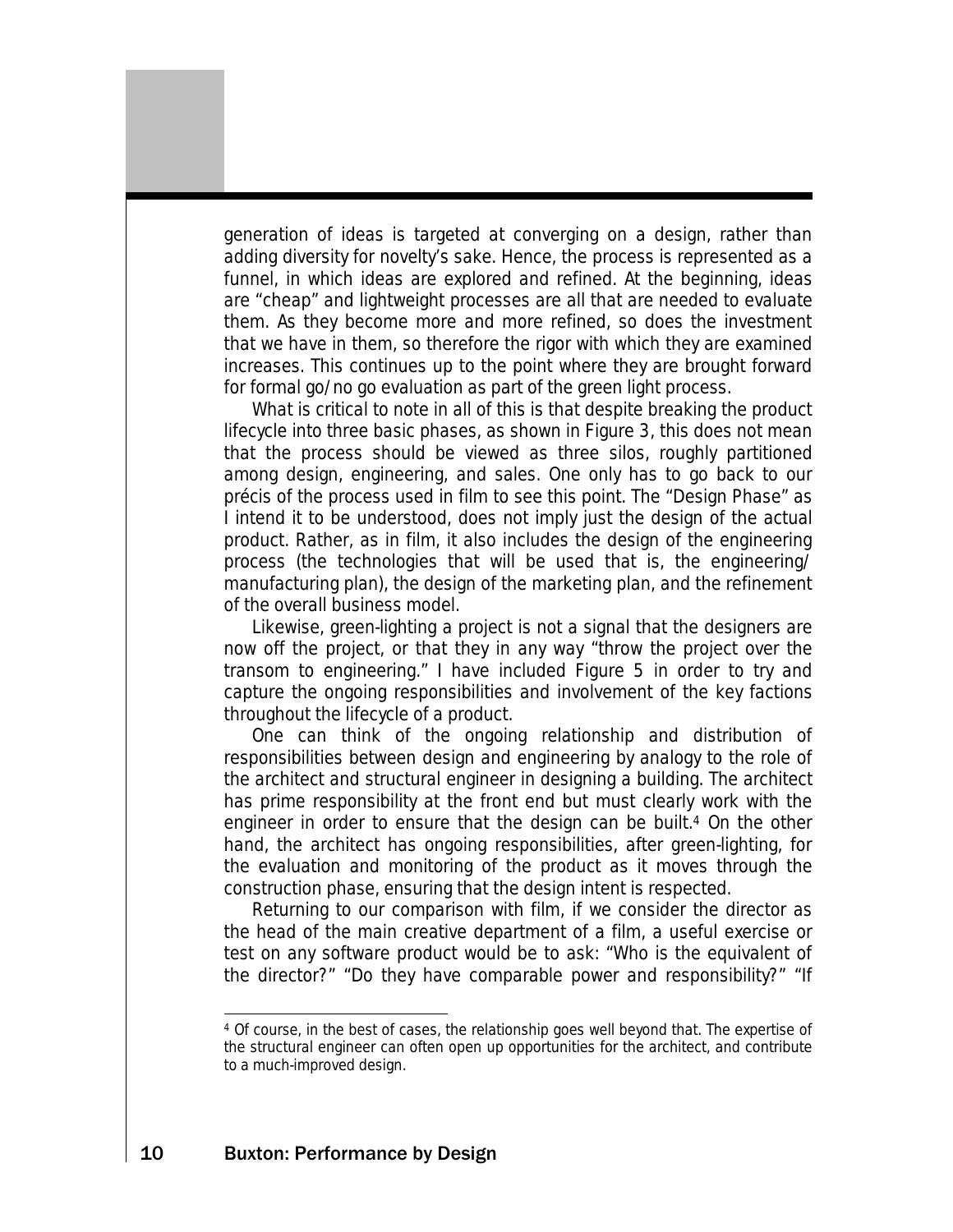not, why not?" "If not, why do we believe that the integrity of the design will be maintained?"[5](#page-10-0)



Figure 5: No Silos. Here we try to capture the nature of the ongoing responsibilities of the various teams throughout the overall process. Of central importance for our purposes is the notion that "design" includes the design of the business/marketing plans and engineering/ manufacturing plans, as well as the product itself. In this, it is no different than filmmaking.

## Where are the Users in All of This?

At this point we risk being so bogged down in discussions about processes, roles, responsibilities, diagrams, and so forth, that we lose sight of why we are doing this in the first place: to design products that people want, need, like, and can use. Yet, so far I have not said anything about user-centered or usage-centered design, usability testing, or any of

<span id="page-10-0"></span> <sup>5</sup> To be balanced, one has to recognize that there is an analogous set of questions that need to be asked in order to ensure that the integrity of engineering and business concerns are sustained through the design process.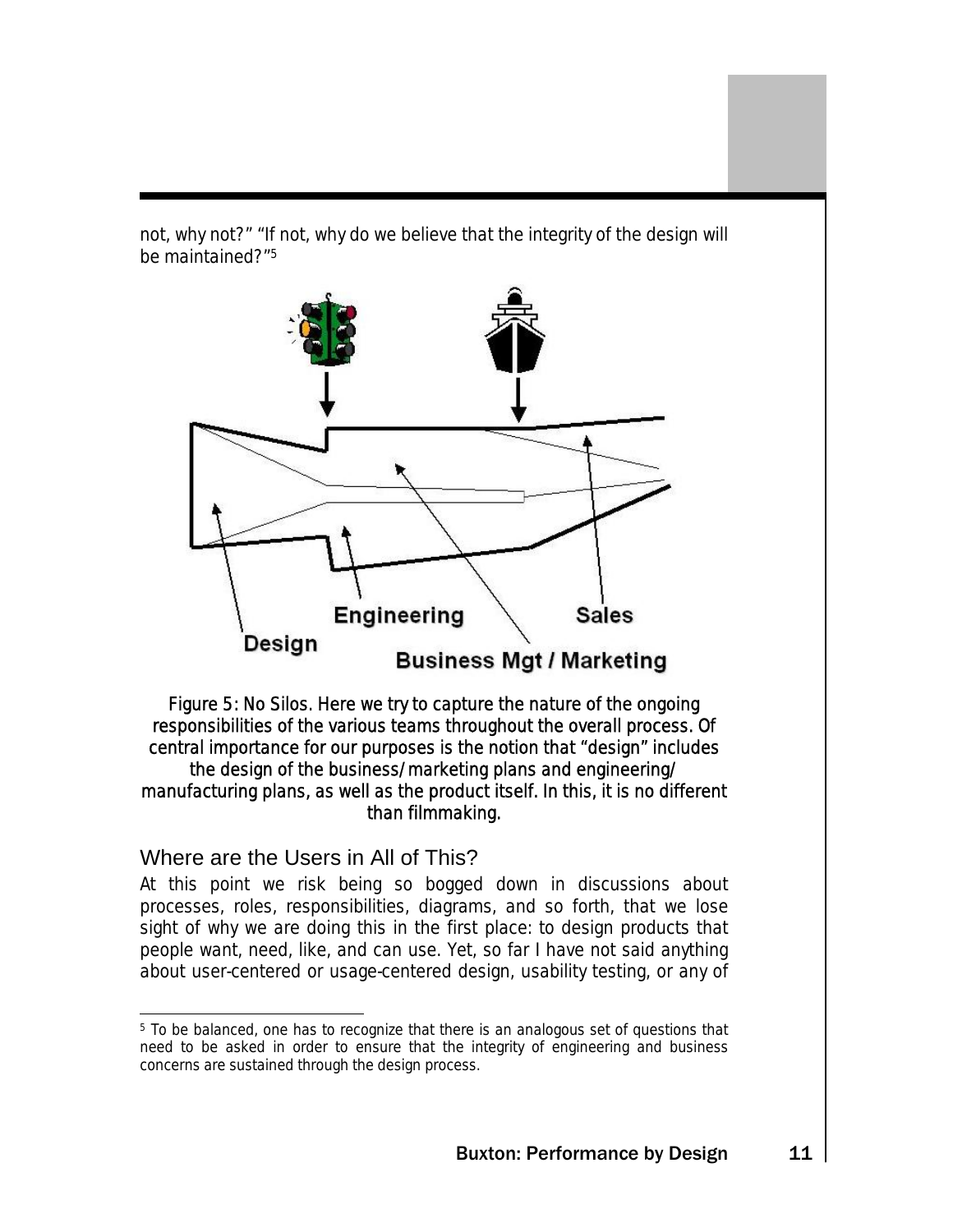the other associated buzz words. At least for anyone who knows me, this may seem especially curious. Therefore, let me inject a few comments.

First, the absence is explained partially because I simply take this part of the process for granted. While I may be deluding myself, I think that we should be approaching the point that we do not need to point out such basic things any more than a paper on mathematics needs to include a discussion of basic arithmetic.

My second comment is that it is precisely a concern for users that underlies the value of the proposed approach. Techniques fundamental to the design phase, such as sketching and prototyping, mean that iterative user testing and validation can occur much earlier and in a form that captures the interactive nature of the system. The consequence is that user input can begin early enough to influence the design of the product. User involvement then obviously continues through the engineering phase, in the form of usability testing.

#### The Anatomy of a green Light

Perhaps the most important step in any of this, in terms of it working, is the nature of the green-light process, that is, the criteria and process whereby the decision is made to go to market or not. We tend to get what we measure and reward, so it is critical to ensure that these criteria are in alignment with our objectives. The process needs to ensure that the proposed product has a good fit to the intended market. But it also must ensure that everything has been done to make sure that it meets welldefined measures of quality in the process.<sup>6</sup>

Furthermore, the engineering and manufacturing plans must be presented in order to determine not only what is to be built and that it can

<span id="page-11-0"></span> $\overline{a}$ 6 This is another case of "you get what you measure." In many companies, QA consists of finding and eliminating bugs. But what is a bug? In too many cases, bugs have more to do with programming errors, as opposed to design or more significantly, usability errors. If the specifications are in terms of functions in the product, then as long as the functions work, and can be demonstrated, then many would consider the product as meeting the specifications. But what if the specifications are along a completely different dimension? For example, in the product referred to earlier in this paper, one of the prime specifications was: "Any potential user of this product needs to be able to learn 80% of the functionality of the program in 3-5 minutes of first exposure, and have a 90% retention a week later." Such a specification not only has a wonderful effect on restraining "feature creep", it also means that a product with no programming bugs, and which has all of the specified functionality, may still fail QA as having a "stop ship" bug. It must meet the user-oriented specifications, or it does not ship.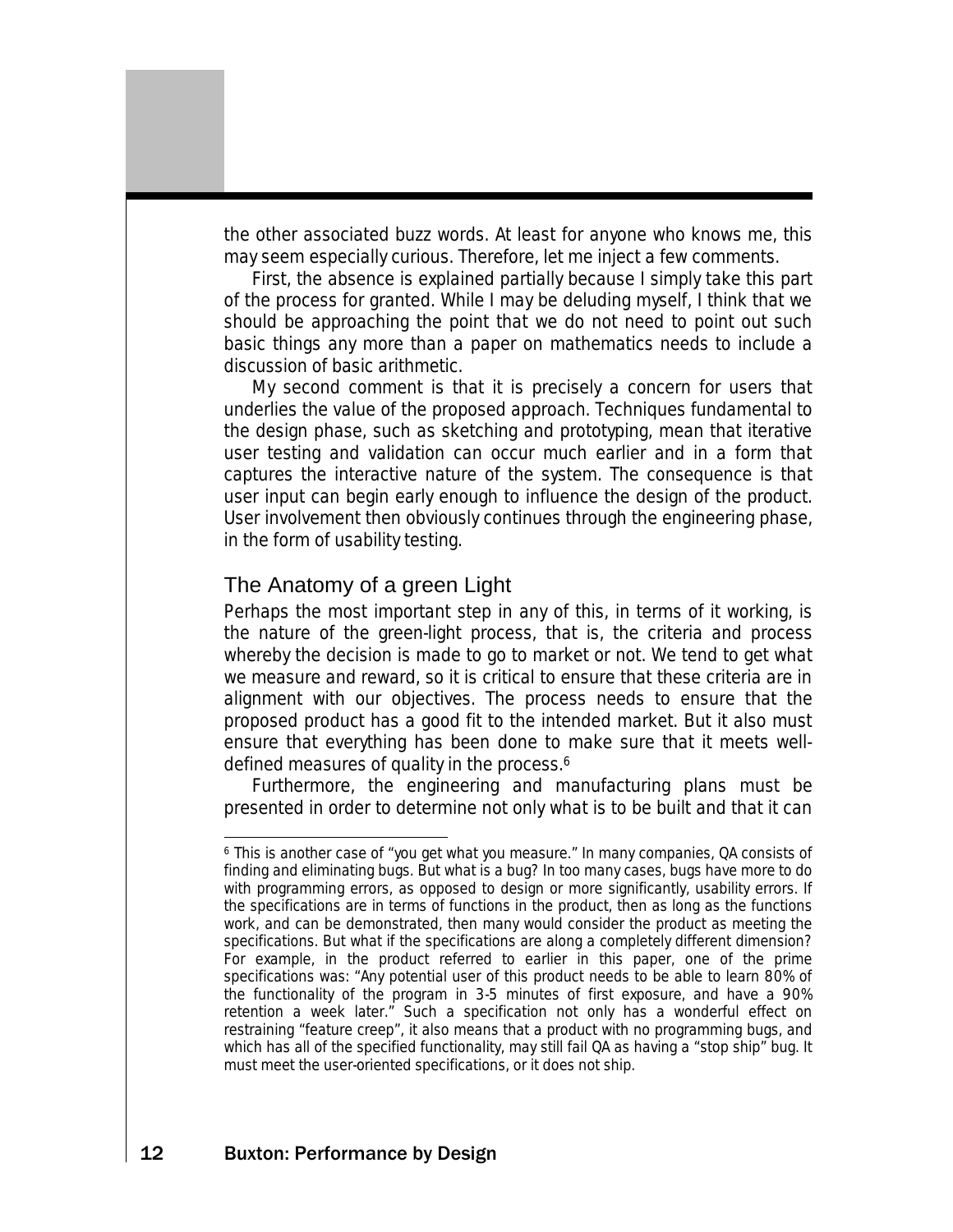be build, but also how it will be built. The higher the fidelity of the final design prototypes, the more we know on the what side of the equation. And, if you don't have a very clear idea of what you are building, how can anyone responsibly or reliably say if it can be built, how it can be built, when it can be built, or how much it will cost to do so?

Likewise, the green-light process needs to include a serious evaluation of the analysis of the product market, and the sales and marketing plan and not just of the version one product, but of the product over its larger life-cycle (including how well it scales, from a business perspective, and how it fits into other products offered by the company).

From the holistic perspective, one also needs to go beyond this analysis and determine what else one might otherwise be doing with the resources thus consumed, in terms of maximizing ROI as well as service to the customer.

I see the green-light process as the establishment of a number of "contracts" among the key executives responsible.

- 1. The Executive Responsible for Design: agrees to deliver products to the green-light process according to criteria established by the executive as a whole, and is evaluated on doing so.
- 2. The Executive Responsible for Engineering: on green-lighting a project, agrees to deliver that product, meeting specification, at a specified time and within a specified budget, and is evaluated on doing so.
- 3. The Executive Responsible for Sales: on green-lighting a project, agrees to sign up for a specific revenue target, in a specific quarter, if the product is delivered meeting specifications (including quality), at the specified time, and is evaluated on doing so.

The executive team, as a whole, takes responsibility for establishing the strategic direction of the product agenda and roadmap, as well as the green-lighting of projects.

However, while the above seems "common sense" and "obvious," see how much it contrasts with common practice, where we green-light products before we know what they are, and forecast revenue before there is any design, much less meaningful validation. The consequence is that we "have" to ship whatever we have to meet our numbers, and the product that we start to engineer is seldom the same product that actually ships (if, in fact, it ships at all).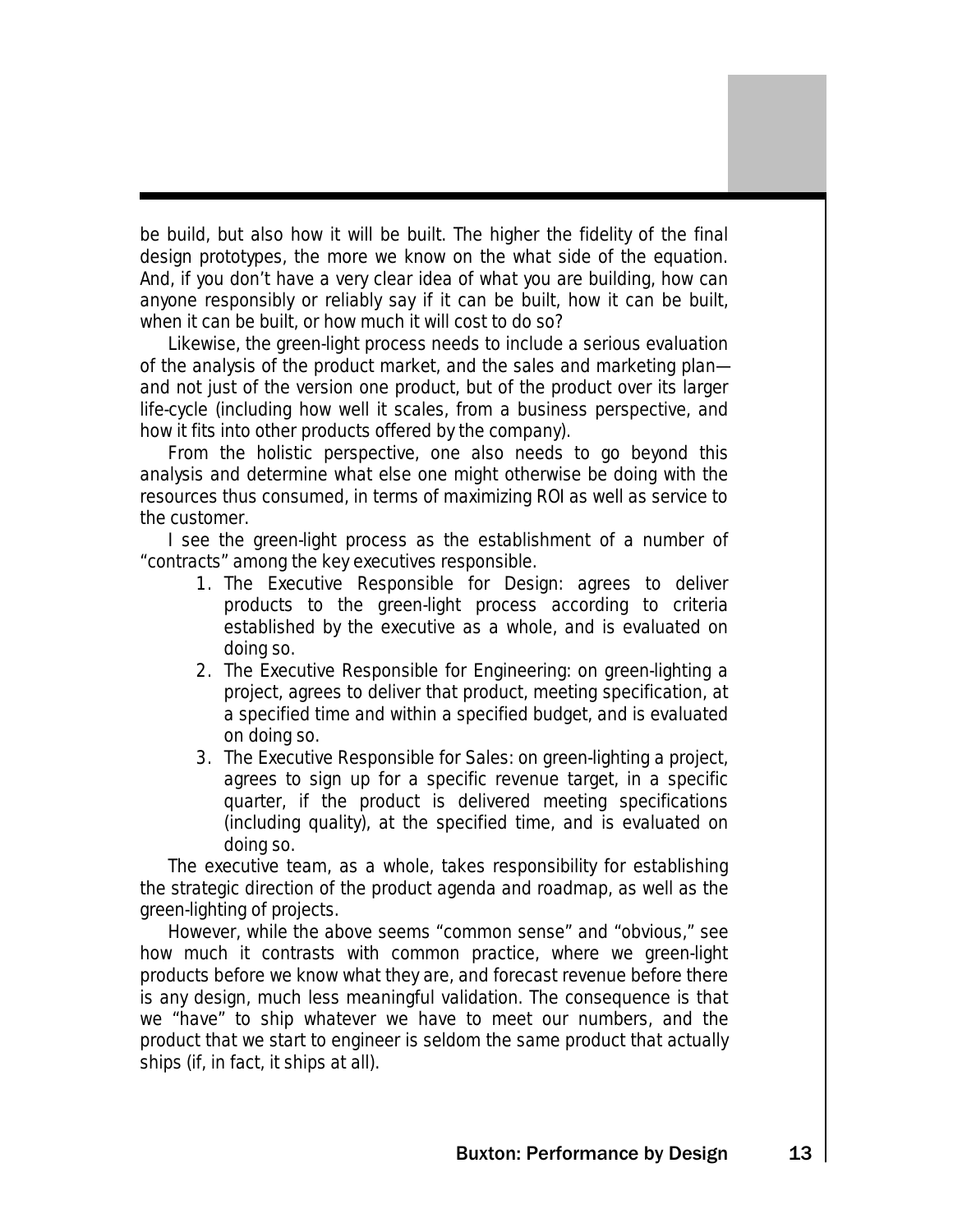## A Bit of History

In order to better guide future directions, as well as prevent us from lashing ourselves too much for our past behavior, it is worth briefly looking into what got us into this situation in the first place. Dan Olsen explains it in terms of three factors[:7](#page-13-0)

- 1. Immaturity of the field.
- 2. Flexibility and low manufacturing costs of software.
- 3. Moore's Law.

He describes the software industry in terms of the old American frontier, where the winners got there first without much concern with how they got there. Behavior was largely driven by the large rewards to be won, coupled with the fact that they could be (and were) won without such niceties as design or usability. Remember, safety standards and the rules of the road (much less comfort and styling) came after, not before, the introduction of the automobile.

Furthermore, unlike film or automobiles, where there is a significant cost of goods, including materials and manufacturing costs, software (while hard to write) was relatively fast to create, modify, and bring to market. With less upfront expenses, the rush to market was coupled with relatively less risk, thereby further fueling the rush to the frontier.

Finally, the reality of Moore's Law meant that there was a "perpetual frontier," and therefore little or no time for things to settle down to the point where such "niceties" as design, quality, and usability standards might become established. Again, during a gold rush, nobody involved thinks about the environment. Just think of this as a sustained gold rush.

From this characterization by Olsen, I draw two main observations. First, as long as the gold rush exists, things are more likely to change by introducing a new process. Second, the economic downturn in the technology sector over the past few years can be largely interpreted as suggesting that the value of the gold is rapidly diminishing precisely due to the absence of associated quality of design, usability, and manufacturing. All of this argues, I would suggest, all the more for the need for the changes that I have advocated in this essay.

l

<span id="page-13-0"></span><sup>7</sup> Personal communication.